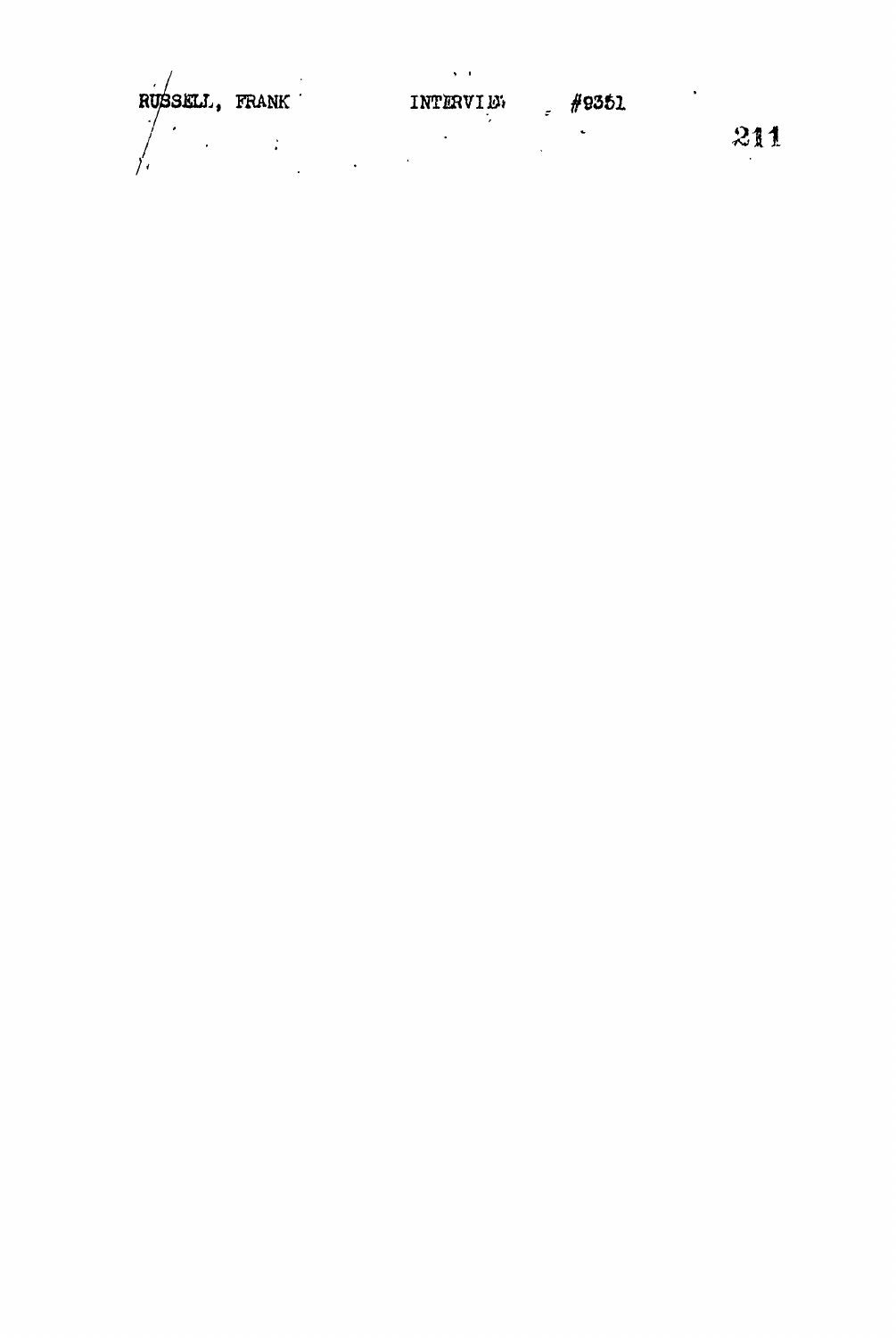|                                                                                                                                                                                                                                                                                   |                                            |                   |                           | <del>강</del> 원 |
|-----------------------------------------------------------------------------------------------------------------------------------------------------------------------------------------------------------------------------------------------------------------------------------|--------------------------------------------|-------------------|---------------------------|----------------|
|                                                                                                                                                                                                                                                                                   |                                            |                   | $From A*(S-149)$          |                |
| Indian-Floreer Jist ry Troject for Orlahoma                                                                                                                                                                                                                                       | BIGGRAMM IN<br>WHERE THE THE LOCAL STRAINS |                   |                           |                |
| RUSSELL, FRANK                                                                                                                                                                                                                                                                    | INTERVIEW                                  | 9351              |                           |                |
| Field "Crker's name"<br>This report made on (date)                                                                                                                                                                                                                                | John <sup>F</sup> . Daugherty              | Canonber 30, 1937 |                           |                |
| March Frank Russell (colored)                                                                                                                                                                                                                                                     |                                            |                   |                           |                |
| Pot ffice Address<br>$\mathfrak{L}$ .                                                                                                                                                                                                                                             |                                            | - Davis Oklahoma  |                           |                |
| Residence eddress (or location)<br>3.                                                                                                                                                                                                                                             |                                            |                   |                           |                |
| DATE F MRC: The maknown ___ Dayunknown Vear 1867<br>$\mathcal{L}_{\bullet}$                                                                                                                                                                                                       |                                            |                   |                           |                |
| Flore of birth.<br>$\mathfrak{S}_{\bullet}$<br>. Territory                                                                                                                                                                                                                        | Soggy Depot in the Chartan Mition Indian   |                   |                           |                |
| More f Father Lilliam Russell  Place of birt. Indian<br>Starr Thformation when "s" r __Farmer - lunter                                                                                                                                                                            |                                            |                   | $\mathbf{a}$<br>Territory |                |
| 7. Full for the Lindy-James  Place of birth Indian Terri-<br>reality of the control model reads.                                                                                                                                                                                  |                                            |                   | tory                      |                |
|                                                                                                                                                                                                                                                                                   |                                            |                   |                           |                |
| Totes or manue, number by the field with redeeling with the<br>His admirting for para home where . Refer to hammal for<br>surport der gienal and questions. Continue bn blank sheets if<br>necessary and attach firmly to this form. Number of sheets<br>attached<br>$\mathbf{A}$ |                                            |                   |                           |                |
|                                                                                                                                                                                                                                                                                   |                                            |                   |                           |                |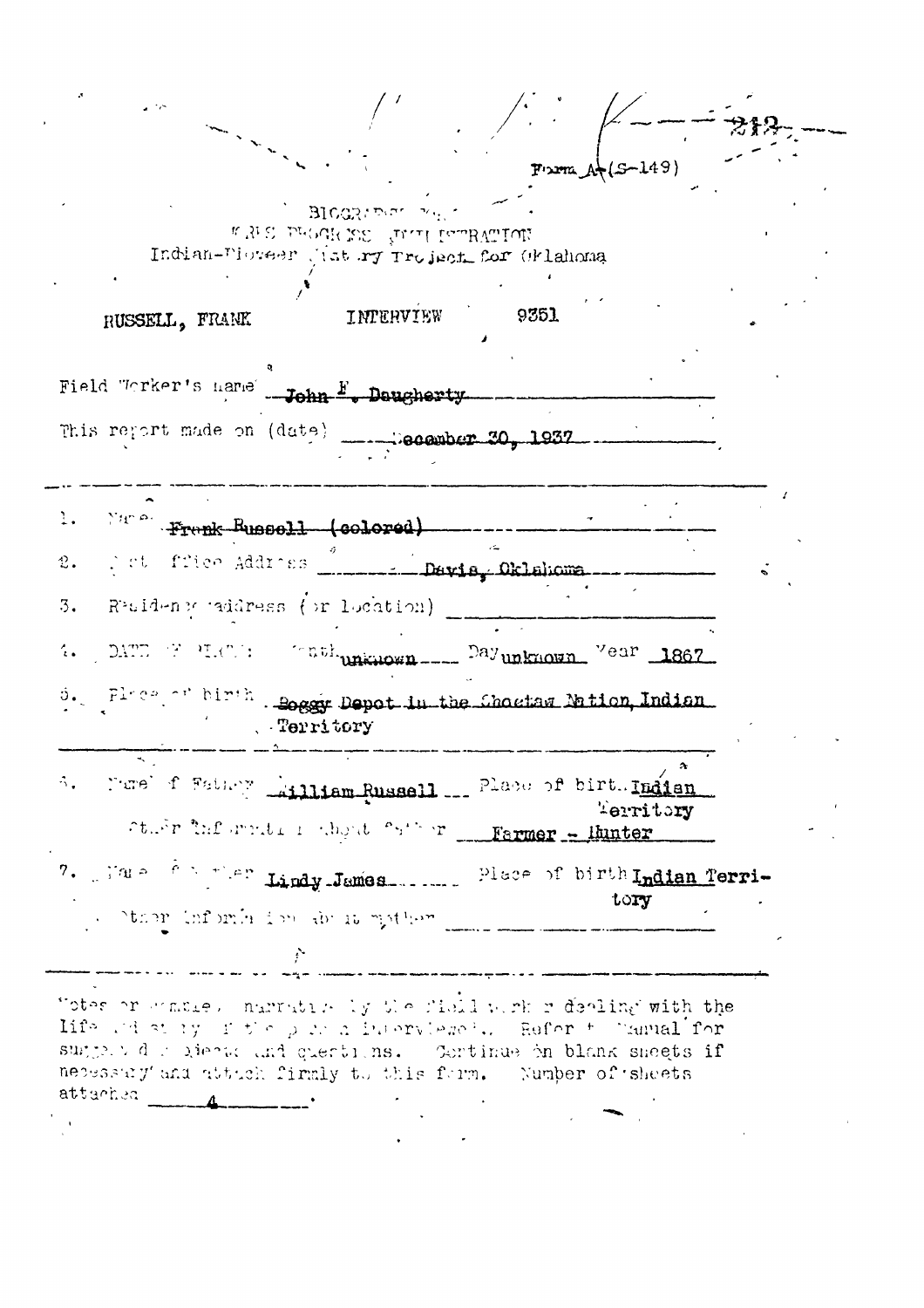## **RUSSELL** FRAMK . INTERVIEW 9351

John F. Daugherty, Investigator, . *h* December 26, 1937.

> $an$  Interview with  $lr_0$ . Frank Russell<sub>a</sub> Davis, Oklahoma.

My parents were #illicm Russell and Lindy James Russell, both born near Boggy Depot in the Choctaw r&tion.

*i*

Father was a farmer and hunter. There were five children in our family. I was born at roggy Depot in 1867. Father moved on Wild Horse Creek west of Davis when I was a small lad. I went to school at Fort .rbuckle. This was a Government school.

While I was a young boy Father hired me to Bred Camp to care for his children. As soon as I was large enou.h to ride efter cattle Mr. Camp put me on the range, and I worked for him many years.

"e night we were sitting in the hall of his ranch house w en two men appeared from the darkness.

I grabbed my gun, and one of them said, "Would you let the "nigger" kill us?"

Brad replied that he had "raised" me to kill men.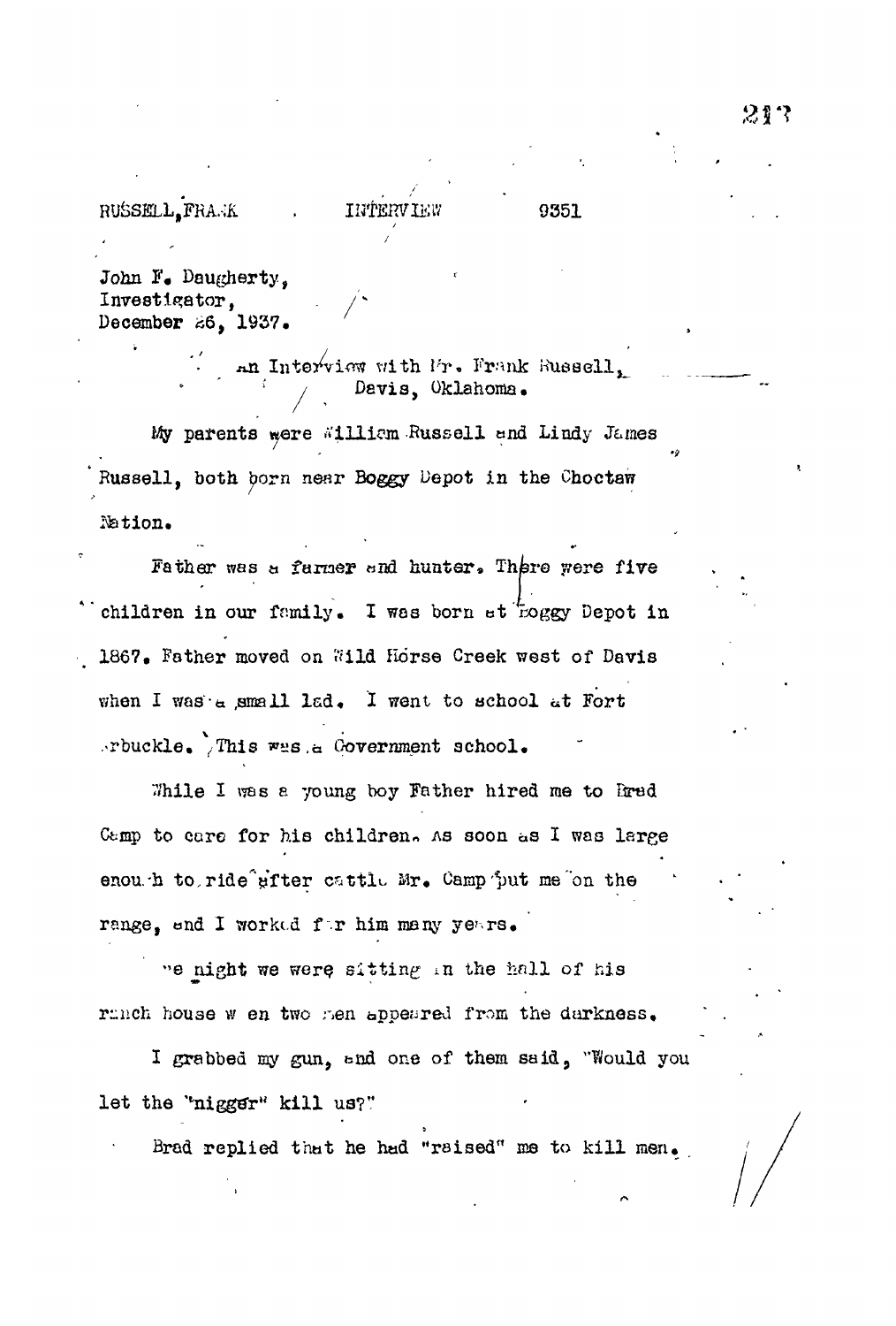### RUSSELL, FRAMK

9351

They asked if they might get supper and spend the *night* there. Brad pormitted them to do this. The next morning after they had eaten breakfast they rode away. They had not been gone but a few  $\#$ inutes whill three men from Texas rode up to the house. Then we discovered that our guests of the night  $\#$ efore were horse thieves and these other men were looking or  $2n_y$  y dsked me to accompany them. We went in the them. direction the horse thieves had/taken and soon came upon them hidden in the underbrugh on iidd horse Creek. When we left then, they hung to the limb of a tree, and the men took their horses and went back to Texas.

That was the punishment which the ves-often received in those days. Methods of truvel and communication were so slow that there often had a chance to escape before the law could take its course. So a posse to k no chances ghd when the thief for whom they were looking was found he usually paid with his life.

After I was married I cantied the mail on horseback from Gld ashits to Hennepin /west of Davis three times a Week. I received \$60.00 a year.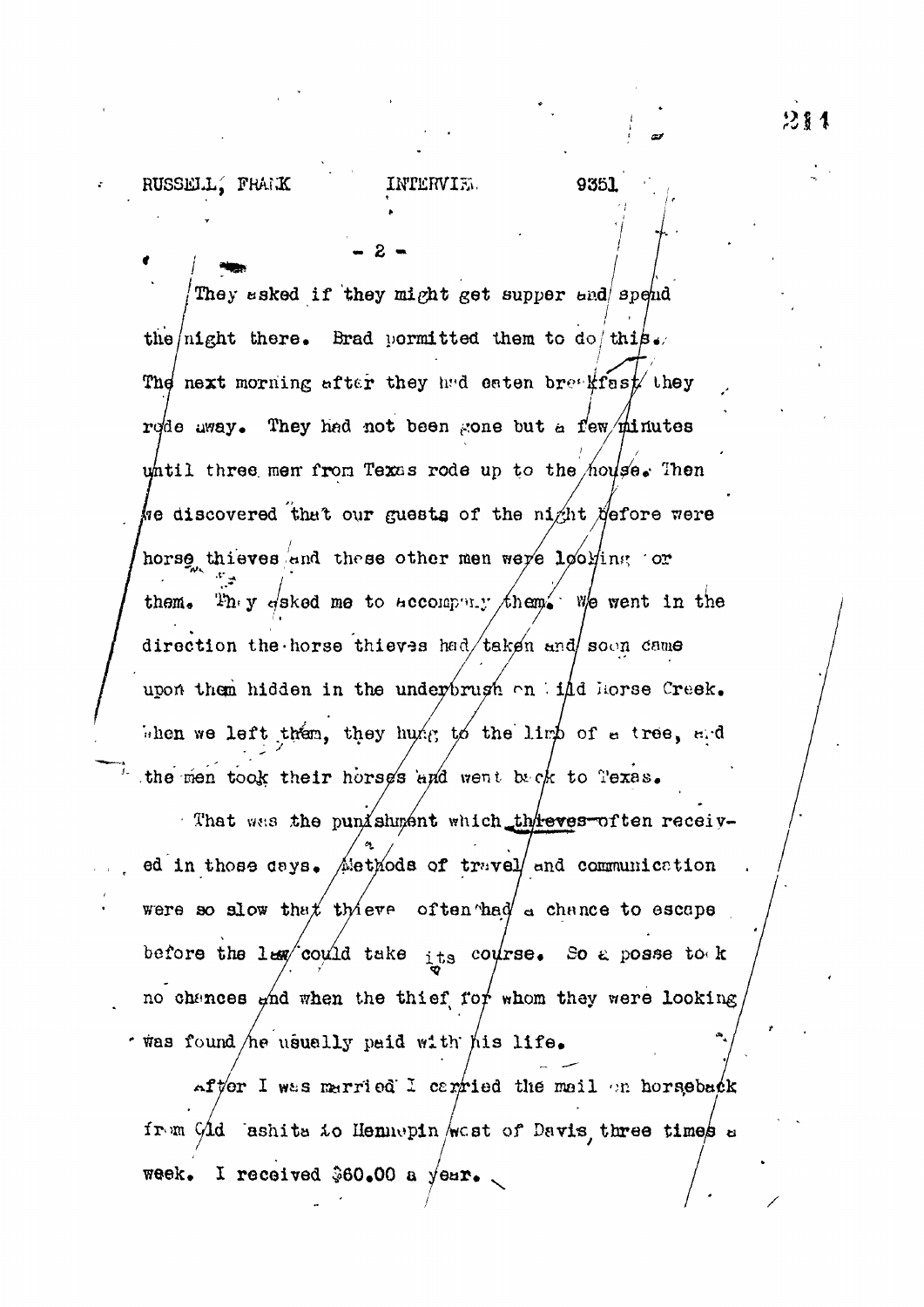RUSSELL, FRAK

INTERVIEW 9351

I was a deputy under Constable Parks at Davis for a number of years. the m rule: Mr. Parks came by my house and asked if I would help to trail a horse thief. He told me the Lind of horse the chief. was riding and the direction in which he was traveling. Je all rode for a distance, and when we came to the Weshita River we separated. I went alone on one side of the river.

I came to a crossing and I could see that somebody had just righer through the water. I found the horse tracks/and followed them into the timber. I found the man for whom we were looking. Since I was a colored man he didn't realize that I was a deputy. I asked him if he would trade that horse. He replied that he would and I told him the horse I wished to trade was at Davis. but we could go and look at him. He raplied that he had to get on to Texas.

About that time he got off his horse. I sensed trouble and I got off dy horse, there ing my gun on him. He looked very surprised. I frisked him and took his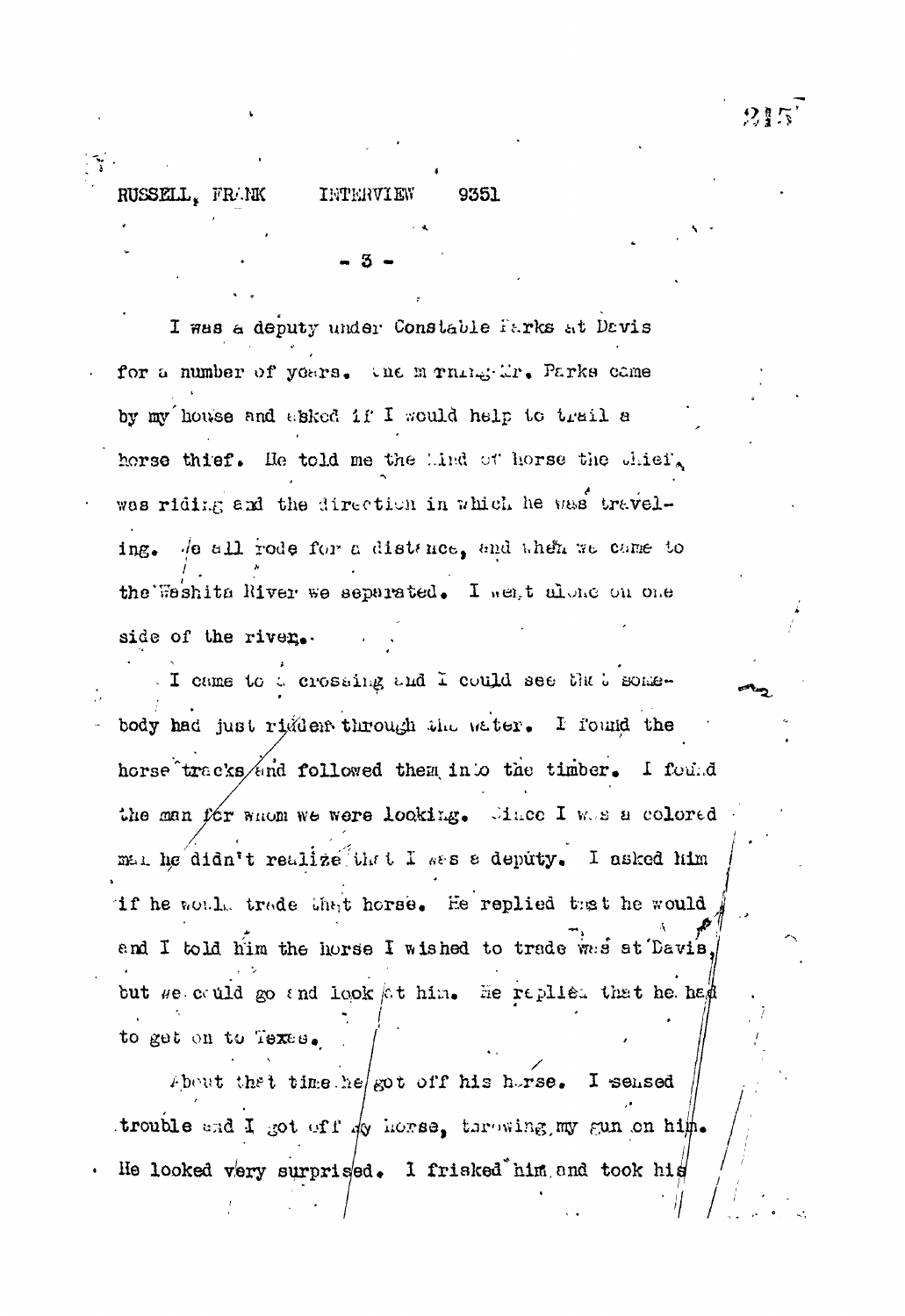INTE VIEW. 9351

JSSKLL, FRAK

gun. By that time Mr. Parks and the posse were there, and the horse was returned to its ow er, while the thief was taken to jail.

I was married to Agnes Williams, a Chickasaw Freedman. We uidn't have any license. The minister who married us recorded the ceremony with the Conference.